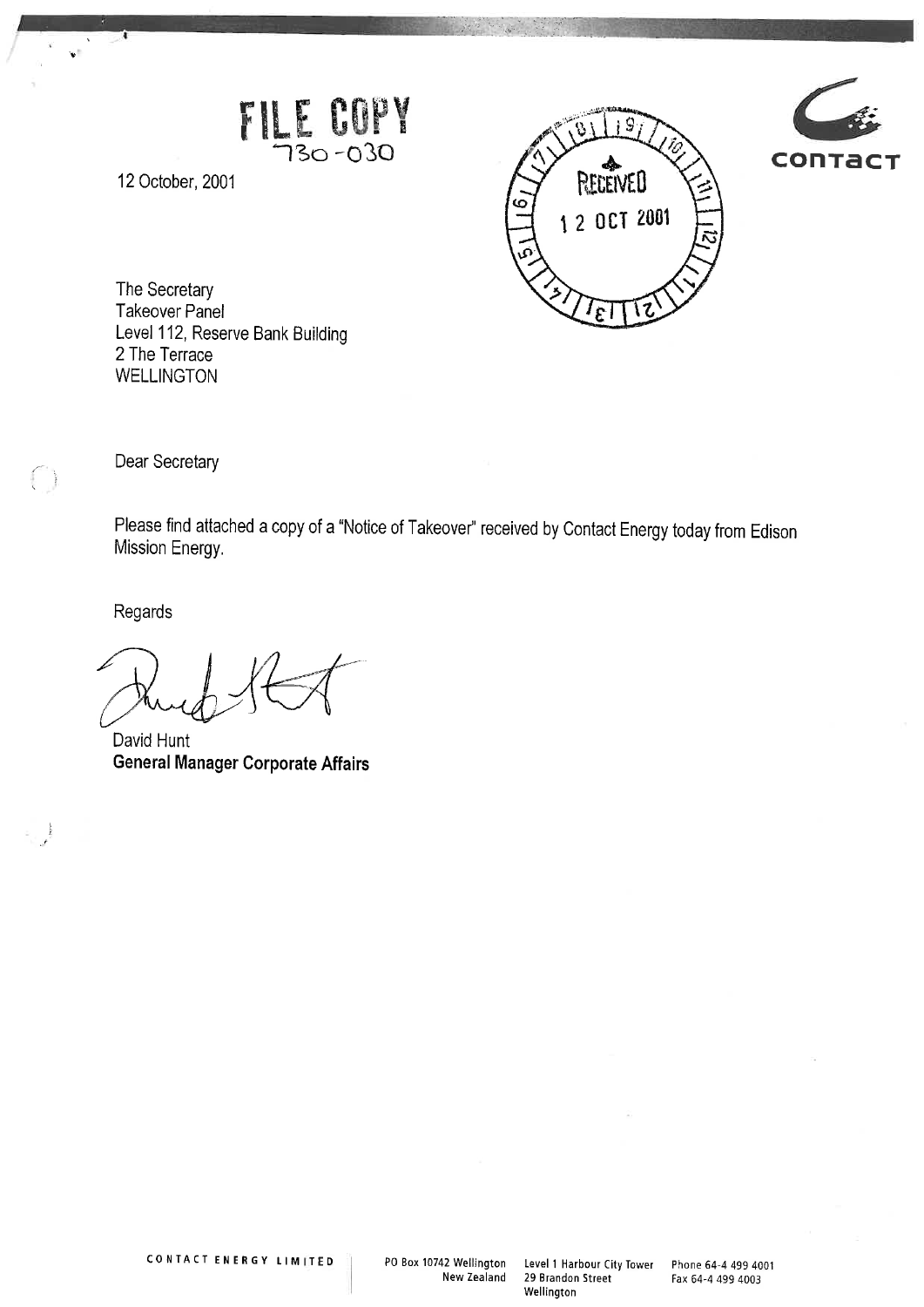

12 October 2001

The Directors Contact Energy Limited Harbour City Tower 29 Brandon Street PO Box 10742 Wellington

Dear Directors

## NOTICE OF TAKE OVER OFFER

Mission Energy Five Star Holdings, a wholly-owned subsidiary of Edison Mission Energy, gives you notice in accordance with Rule 41 of the Takeovers Code that it intends to make an offer under the Takeovers Code to purchase all of the fully paid ordinary shares in Contact Energy Limited (Contact) that are not already held or controlled by Edison Mission Energy and its wholly-owned subsidiaries as at the date of the offer (excluding any such shares held as treasury stock). The consideration that we intend to offer for each share is \$3.85, payable in cash.

Attached to this notice is a statement containing the information specified in Schedule 1 to the Takeovers Code (except clause 1) prepared as at the date of this notice. The statement has been prepared in the form of an offer which is intended to be sent to shareholders of Contact and should be read with, and construed as part of, this notice.

It is intended that the offer will be dated 31 October 2001 and be sent to shareholders on or shortly after that date and that the offer will remain open until 30 November 2001.

The offer set out in the attached statement will be modified before it is sent to shareholders to update the information required by Schedule 1 to the Takeovers Code and to include the information specified in clause 1 of that Schedule.

Signed for and on behalf of Mission Energy Five Star Holdings

Robert E. Driscoll **Director** Mission Energy Five Star Holdings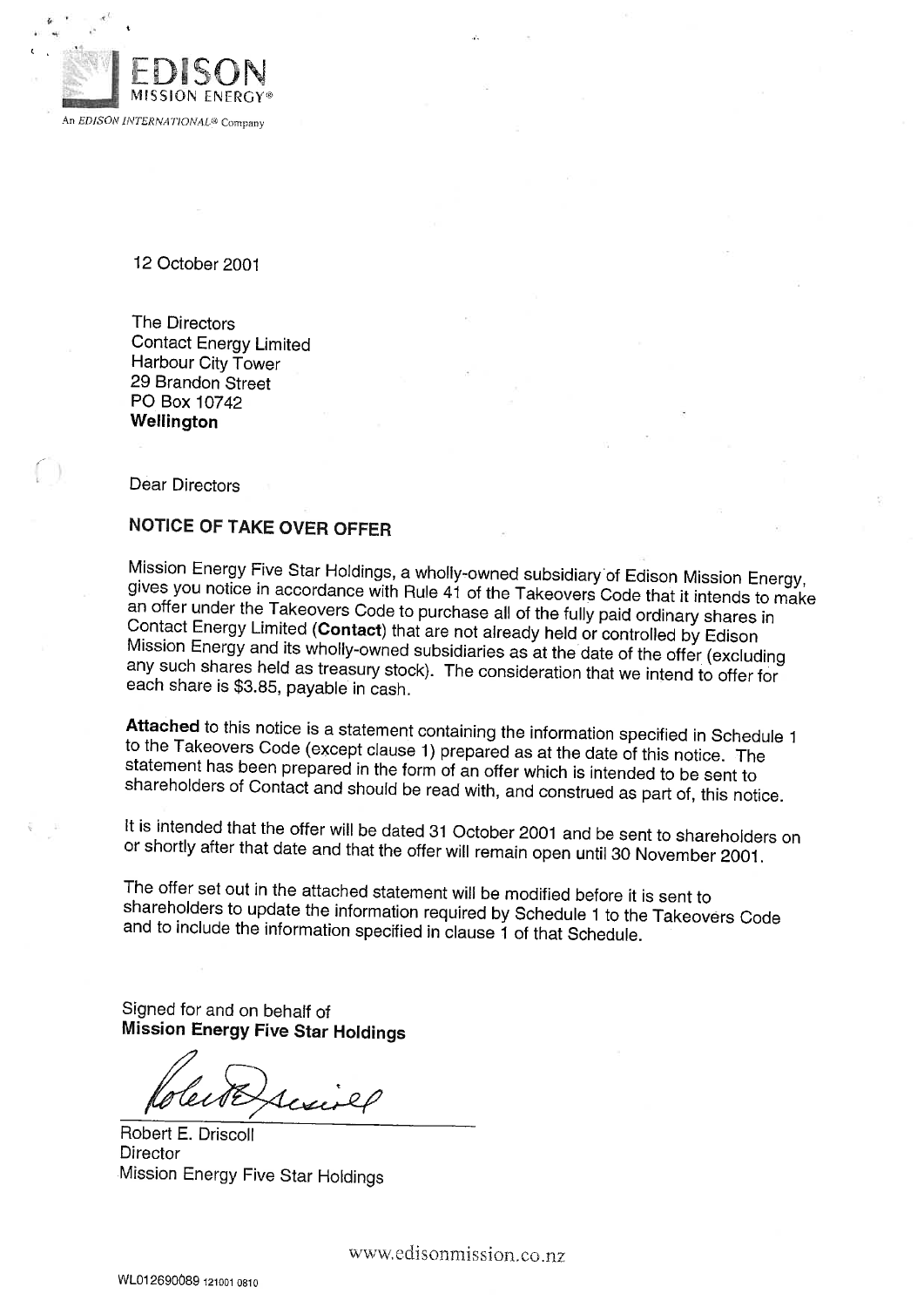## OFFER UNDER THE TAKEOVERS CODE BY MISSION ENERGY FIVE STAR HOLDINGS,A WHOLLY-OWNED SUBSIDIARY OF EDISON MISSION ENERGY, TO PURCHASE FULLY PAID ORDINARY SHARES IN CONTACT ENERGY LIMITED

CASH OFFER OF \$3.85

FOR EACH SHARE IN CONTACT ENERGY LIMITED

CLOSES 30 NOVEMBER 2001

#### IMPORTANT

If you are in doubt as to any aspect of this offer, you should consult a member of the New Zealand Stock Exchange or a financial or legal adviser.

If you have sold all your shares in Contact Energy Limited, you should immediately hand this offer document and the accompanying acceptance form to the purchaser, or to the member of the New Zealand Stock Exchange or other agent through whom the sale was made, to be passed to the purchaser.

 $\Omega$ ate 2001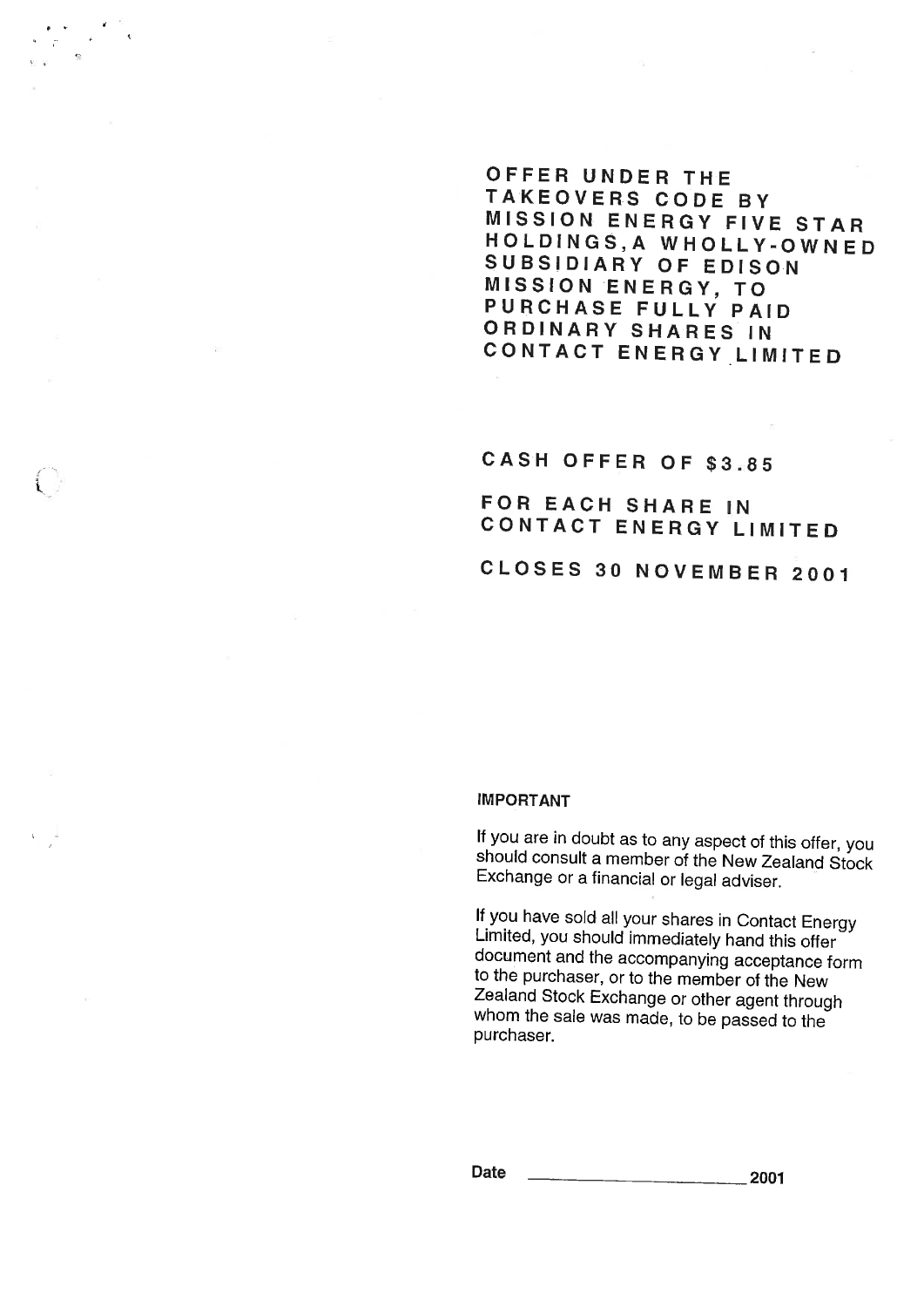# OFFER UNDER THE TAKEOVERS CODE BY MISSION ENERGY FIVE STAR HOLDINGS, A WHOLLY-OWNED SUBSIDIARY OF EDISON MISSION ENERGY, TO PURCHASE FULLY PAID ORDINARY SHARES IN CONTACT ENERGY LIMITED

TO: The holders of fully paid ordinary shares in Contact Energy Limited (Contact)

This offer is made in accordance with the Takeovers Code approved by the Takeovers Code Approval Order 2000. Any expression that is defined in the Takeovers Act 1993, or in the Takeovers Code, and used (but not defined) in this offer has the same meaning as in the Takeovers Act or Takeovers Code.

#### 1. The offer

- 1.1 Mission Energy Five Star Holdings (the Offeror), awholly-owned subsidiary of Edison Mission Energy (EME), offers to purchase all of the fully paid ordinary shares in Contact Energy Limited (Contact) that are not already held or controlled by EME and its wholty-owned subsidiaries as at the date of this offer (excluding any such shares held by Contact as treasury stock). Accordingly, the Offeror offers to purchase all the fully paid ordinary shares in Contact held by each person to whom this offer is made.
- 1.2 This offer is dated 30 November 2001 (the Closing Time). 2001 and remains open until 11:59 p.m. on
- 1.3 Fully paid ordinary shares in Contact are referred to in this offer document as "Contact Shares".
- 1.4 This offer is made on the terms, and subject to the conditions, set out in this offer document and on the terms contained in the Takeovers Code (except to the extent that the terms contained in the Takeovers Code are, where permitted by the Takeovers Code, varied in this document).

# 2. Consideration

The consideration offered for each Contact Share is specified on the front cover of this offer document, which sum is payable in cash.

# 3. Acceptance of offer

- 3.1 Holders of Contact Shares who wish to accept this Offer (Acceptors) must complete the enclosed Acceptance and Transfer Form (the Acceptance Form) and return it to the Offeror, c/- Computershare Registry Services Limited, in accordance with the instructions printed on the Acceptance Form as soon as possible but in any event so as to be received not later than the Closing Time. Any Acceptance Forms received after the Closing Time but post-marked before the Closing Time will be deemed for the purposes of this offer to have been received by the Closing Time. No acknowledgement of the receipt of acceptances will be issued by the Offeror or its agent.
- 3.2 Unless this offer is withdrawn with the consent of the Takeovers Panel established under the Takeovers Act 1993, it will remain open for acceptance until the Closing Time.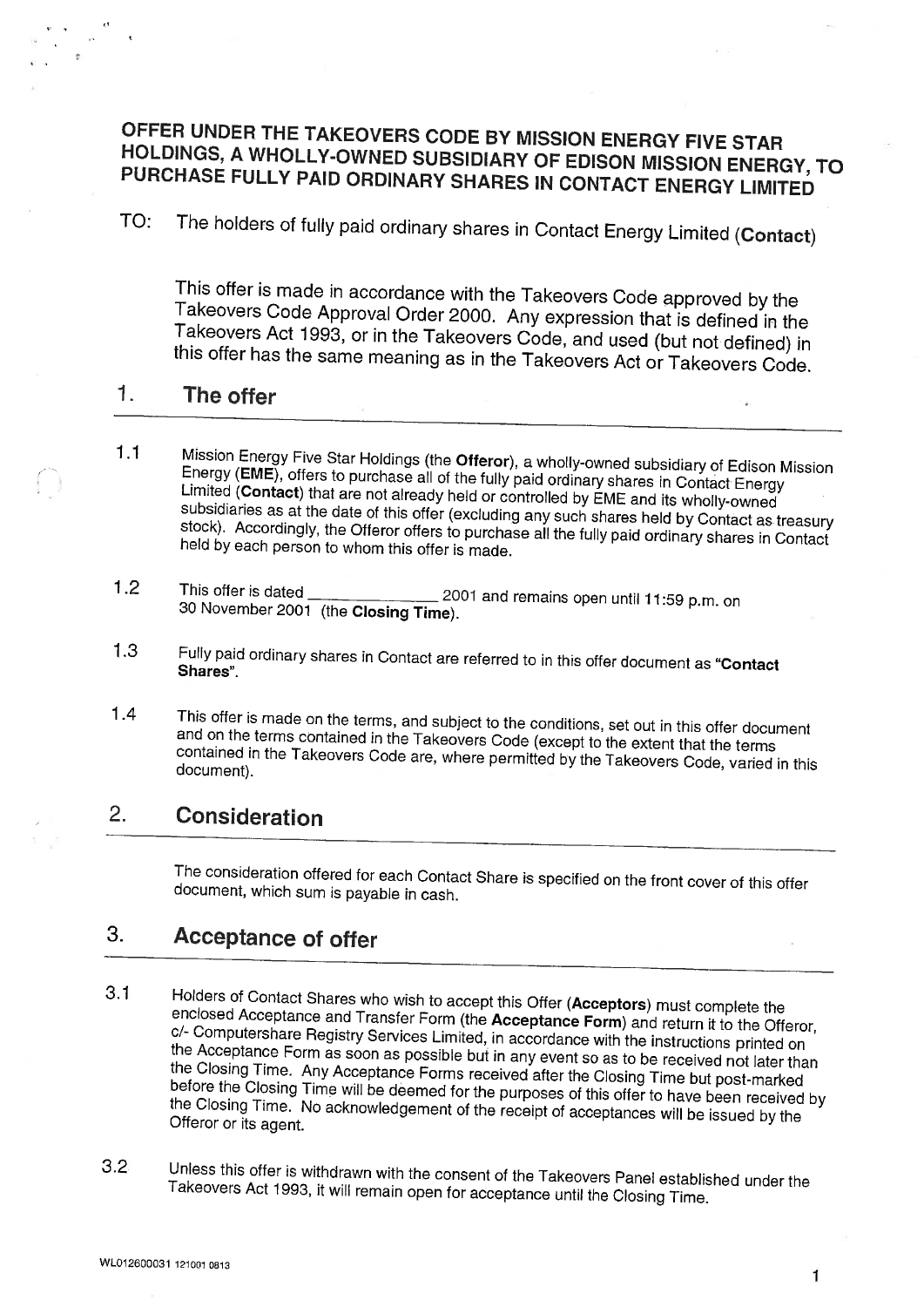- 3.3 The Offeror may, in its discretion, treat any form of acceptance as valid whether or not it complies with clause 3.1 or is otherwise irregular. The Offeror may also, in its discretion, rectify any errors in, or omissions from, any form of acceptance to enable that form to constitute a valid acceptance of this offer and to facilitate registration of the transfer of the relevant Contact Shares to the Offeror, including inserting ol: correcting details'of'the'Contact Shares held by the Acceptor and filling in any blanks.
- 3.4  $(a)$ Except as provided in clause 3.4(b), acceptances are irrevocable and Acceptors are not entitled to withdraw their acceptances of this offer, whether or not this offer has been varied by the Offeror in accordance with the Takeovers Code.
	- (b) If the consideration is not sent within the period specified in clause 5 to any Acceptor whose Contact Shares are taken up by the Offeror under this offer, that Acceptor may withdraw acceptance of this offer:
		- (i) by notice in writing to the Offeror; but only
		- (ii) after the expiration of 7 days' written notice to the Offeror of that Acceptor's intention to do so.
	- (c) The right to withdraw acceptance of this offer under clause 3.4(b) does not apply if that Acceptor receives the consideration during the 7 day period referred to in clause 3.4(b)(ii).
- 3.5 Notwithstanding clause 3.4(a), the Offeror shall be released from its obligations under this offer, and every Acceptor shall be released from its obligations under this offer, if:
	- (a) this offer is withdrawn with the consent of the Takeovers Panel; or
	- (b) this offer lapses as a result of any condition contained in clauses 4.2 or 4.3 not being satisfied by the date specified in clause 4.10 for satisfaction of that condition.
- 3.6 This offer is open for acceptance by all persons who hold Contact Shares whether acquired before or after the date of this offer.
- 3.7 Except where the Offeror is required by the Takeovers Code to give or send notice of matter to holders of Contact Shares, notice by the Offeror to the New Zealand Stock Exchange and to Contact of any matter relating to this offer will constitute notice of that matter to holders of Contact Shares and will be deemed to have been duly given on the day following the date on which that notice is given to the New Zealand Stock Exchange.
- 3.8 If there is any inconsistency between the terms and conditions of this offer and the provisions of the Takeovers Act 1993 or the Takeovers Code, the provisions of the Takeovers Act 1993 or the Takeovers Code (as the case may be) shall prevail.

#### 4. Terms and conditions

4.1 All Contact Shares acquired by the Offeror under this offer must be free of all charges, liens, mortgages, encumbrances and other adverse interests and claims of any kind when they are transferred to the Offeror and are to be acquired with the benefit of all rights, benefits and entitlements attached to them at the date of this offer or which arise subsequently.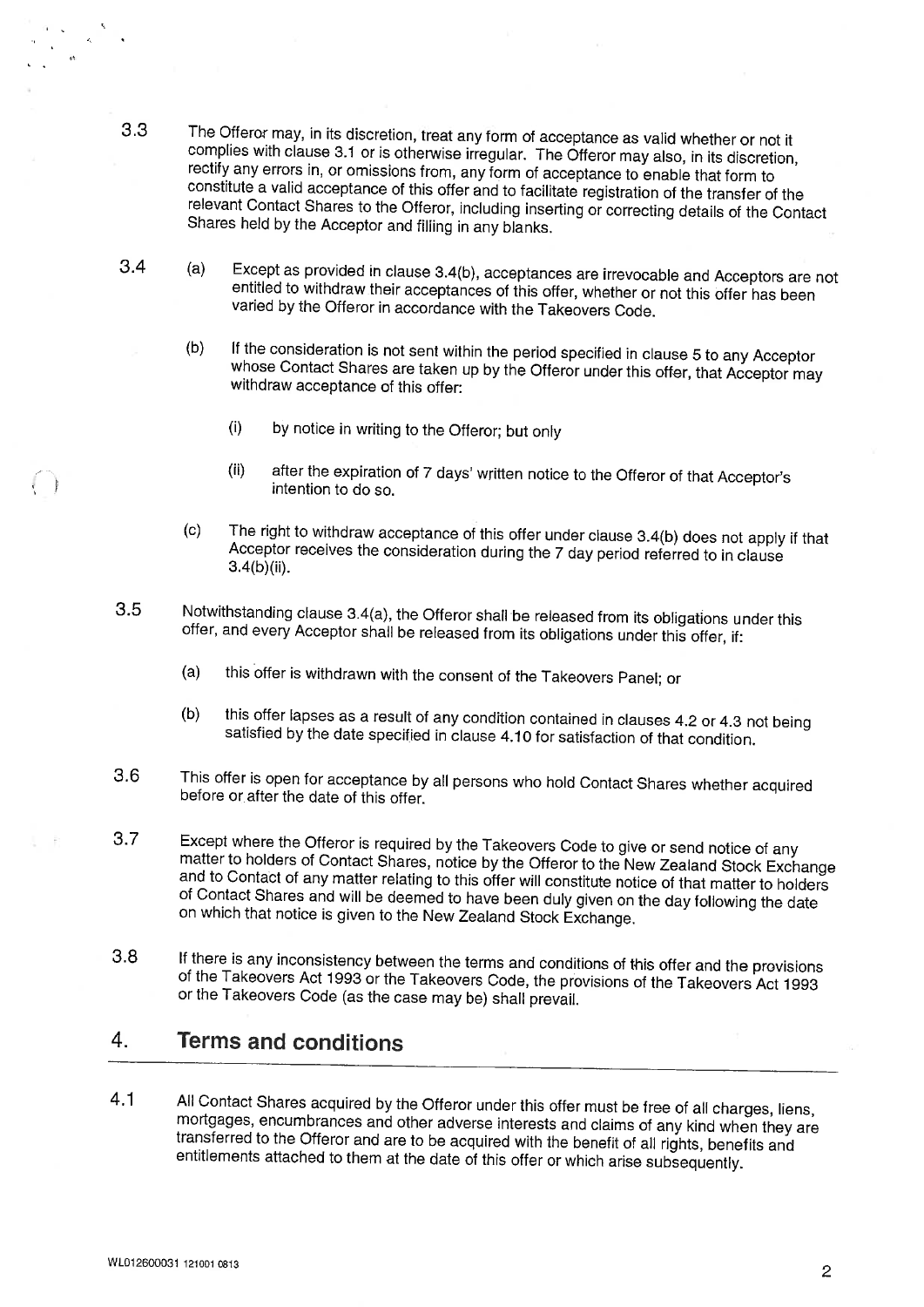- 4.2 This offer is conditional on sufficient acceptances being received under this offer which result in the Offeror, on registration of the transfer of shares to it under this offer, together with EME and its wholly-owned subsidiaries, holding or controlling 90% or more of the total number of Contact Shares on issue (excluding any such shares held by Contact as treasury stock).
- 4.3 This offer is also subject to the further conditions (which are for the benefit of the Offeror and accordingly any or all of them may be waived in whole or in part by the Offeror) that during the period from and including 12 October 2001 until and including the date by which this offer must become unconditional as described in clause 4.10:
	- (a) no event occurs or is likely to occur, which in the opinion of the banks and financiers not associated with the Offerorthat are to provide finance for the acquisition of Contact Shares under this offer (Lenders), has or may have a material adverse effect on the operations, financial position, assets or liabilities (including contingent liabilities) of Contact, EME, the Offeror, or any of their respective subsidiaries as compared with the position as at 12 October 2001 or the future prospects of Contact, the Offeror or any of their respective subsidiaries;
	- (b) no material adverse change occurs:
		- (i) in national or international political, financial or economic conditions or national or international banking, capital or equity markets; or
		- (ii) in the regulatory environment governing the New Zealand electricity industry; or
		- (iii) in currency exchange rates affecting New Zealand,

which, in the opinion of the Lenders, is so material and adverse as to make it impracticable or inadvisable for them to proceed with the financing of this offer;

- (c) the occurrence of:
	- (i) any act of God, war, sabotage, terrorism, riot, insurrection, civil commotion, national emergency (whether in fact or law), strike, lock-out or other industrial disturbance, accident, uncontrollable delay in transportation, inability to obtain any necessary materials, equipment, facilities or qualified employees, or the effect of any applicable laws, orders, rules or regulations and any other matter beyond the reasonable control of the Lenders which prevents or may prevent the Lenders from financing this offer; or
	- (ii) an outbreak of hostilities, whether war is declared or not, which prevents or may prevent the Lenders from financing this offer, excluding:
		- (A) peacekeeping functions involving Australia, New Zealand, the United States of America or the United Kingdom; and
		- (B) limited involvement at the request of the United Nations, the North Atlantic Treaty Organisation or the European Union;
- (d) no receiver or manager of the assets or property (or any part thereof) of Contact or any of its subsidiaries has been or is likely to be appointed and no proceedings are or are likely to be commenced and no resolution having been or is likely to be passed to appoint a iiquidator in respect of Contact or any of its subsidiaries.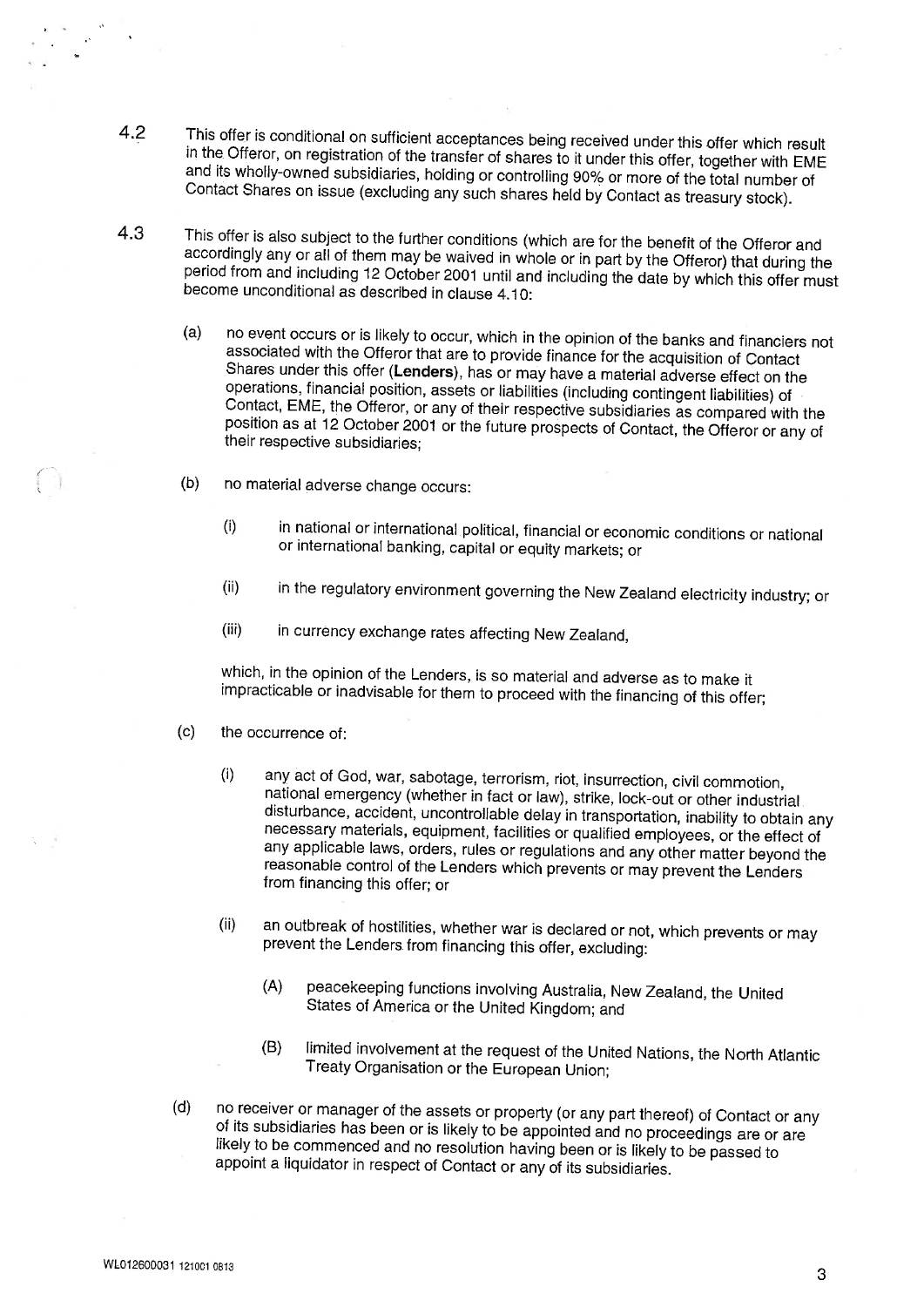- 4.4 Each of the conditions set out in clauses 4.2 and 4.3(a), (b), (c) and (d) are separate conditions subsequent, and acceptance of this offer by each Acceptor shall constitute a contract by that Acceptor with the Offeror subject to those conditions.
- 4.5 The Offeror may, in its absolute discretion waive in whole or in part any or all of the conditions contained in clause 4,3 but not the condition contained in clause 4.2.
- 4.6 If, after the date of this offer, Contact pays any dividend or other cash distribution in respect of Contact Shares, the cash consideration referred to in clause 2 for each Contact Share will be reduced by an amount equivalent to that dividend or other cash distribution.
- 4.7 If, after the date of this offer. Contact makes any bonus issue of shares, the total cash consideration payable under this offer to each Acceptor will be apportioned equally over each Contact Share (including each such bonus share) held by that Acceptor and each Acceptor must transfer all Contact Shares (including all bonus shares) to the Offeror.
- 4.8 If, after the date of this offer, Contact issues any options or other securities of any nature in respect of Contact Shares, each Acceptor must transfer such options or other securities to the Offeror for no additional consideration.
- 4.9 If, after the date of this offer, Contact subdivides or consolidates Contact Shares or issues further Contact Shares, the consideration for each Contact Share referred to in clause 2 will be reduced or increased, as the case may require, in proportion to such subdivision, consolidation or further issue and Acceptors must transfer the subdivided or consolidated or further issued shares to the Offeror.
- 4.10 In accordance with the Takeovers Code, the date by which this offer is to become unconditional is the date that is six days after the Closing Time. As at the date of this offer, the unconditional date, therefore, is 6 December 2001. Should this offer not become unconditional, it will lapse and all Acceptance Forms will be returned by the Offeror to Acceptors.

# 5. Settlement

Cheques for the cash to which each Acceptor will be entitled under this offer will be despatched by the Offeror by ordinary post or, in the case of shareholders with addresses outside of New Zealand, airmail, by the date that is 7 days after the date on which this offer becomes unconditional. As at the date of this offer, the date by which cheques will be despatched, therefore, is 13 December 2001.

# 6. General

- 6.1 By acceptance of this offer, each Acceptor will be deemed to:
	- (a) authorise the Offeror to advise Contact and/or its share registrar of the details of that Acceptor's acceptance and to note the Contact share register with those details; and
	- (b) represent and warrant to Contact that title to that Acceptor's Contact Shares will pass to the Offeror free of all charges, liens, mortgages, encumbrances and other adverse interests and claims of any kind, and that that Acceptor has full power and capacity to sell and transfer all such securities.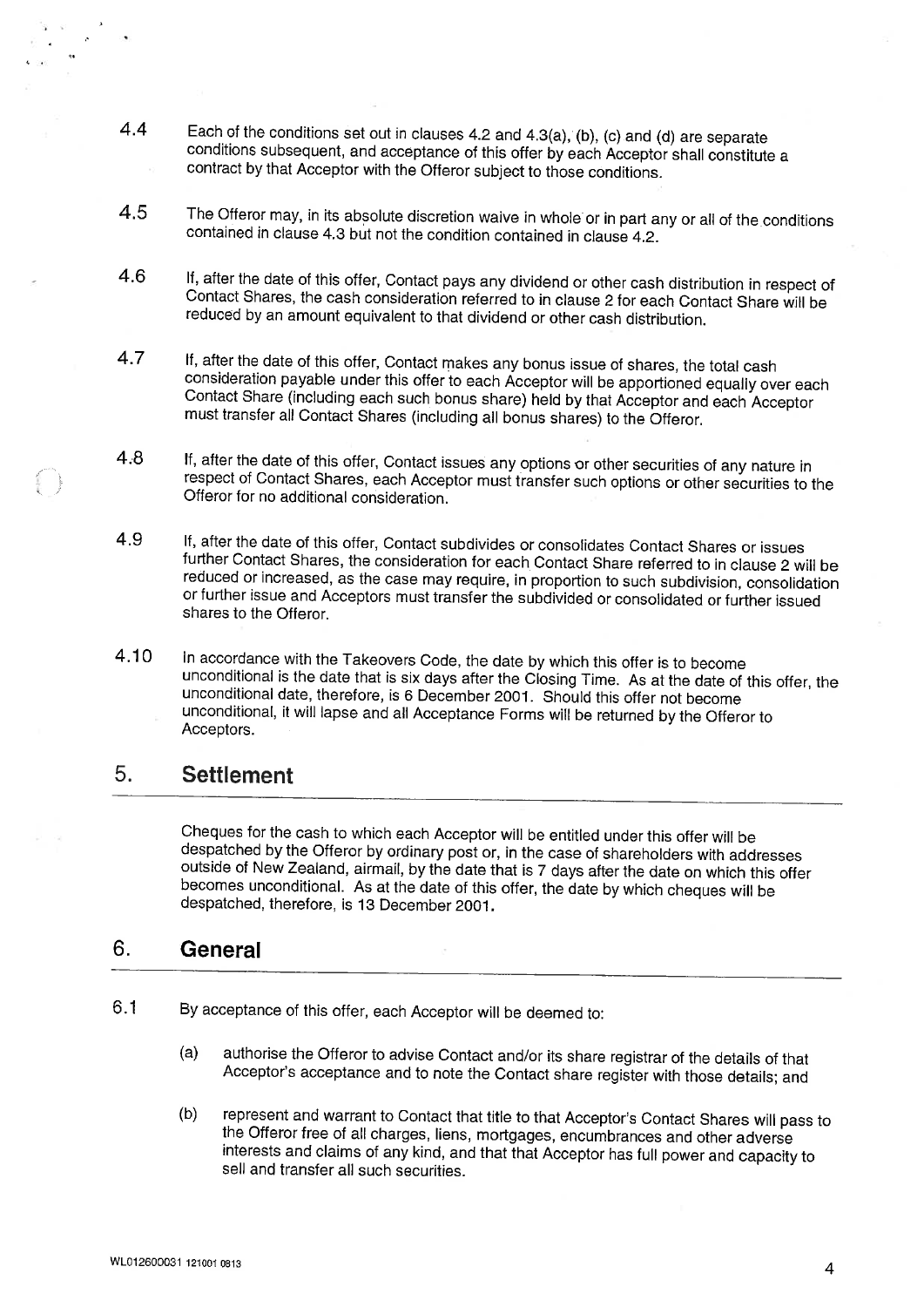- 6.2 All cheques, Acceptance Forms and other documents to be delivered or sent by or to a holder of Contact Shares will be delivered or sent to or from that holder at that holder's own risk.
- 6.3 The provisions set out in the Acceptance Form form part of the terms of this offer.
- 6.4 All references in this document and in the Acceptance Form to:
	- (a) currency are to New Zealand currency, unless stated otherwise;
	- (b) time are to New Zealand time, unless stated otherwise; and
	- (c) the singular include the plural and vice versa, unless the context otherwise requires.
- 6.5 For all purposes of this offer, the number of Contact Shares on issue and the number of Contact Shares held by any person shall be determined by reference to the share register of Contact as at 23 October 2001.
- 6.6 Headings are for convenience only and do not affect the interpretation of this document or any Acceptance Form.
- 6.7 This offer may be varied by the Offeror in accordance with.the Takeovers Code.
- 6.8 This offer, and all contracts arising from acceptance of it, will be governed by and construed in accordance with the laws of New Zealand.

# 7. Additional information

 $\bigcap$  $\frac{1}{\rho} \frac{\partial \phi}{\partial \rho}$ 

- 7.1 The information required by Schedule One to the Takeovers Code, and not stated elsewhere in this offer, is set out below. Where any information required by Schedule One is not applicable, no statement is made regarding that information.
	- Offeror and directors
- 7.2 The address of the Offeror is:
	- c/- Bell Gully **Solicitors** 171 Featherston Street **Wellington**
- 7.3 The names of the directors of the Offeror are:

Raymond Watts Vickers William Phillip von Blasingame Robert Eugene Driscoll

Ownership of equity securities of Contact

- 7.4 The number, designation and percentage of equity securities of Contact held or controlled by:
	- (a) the Offeror; and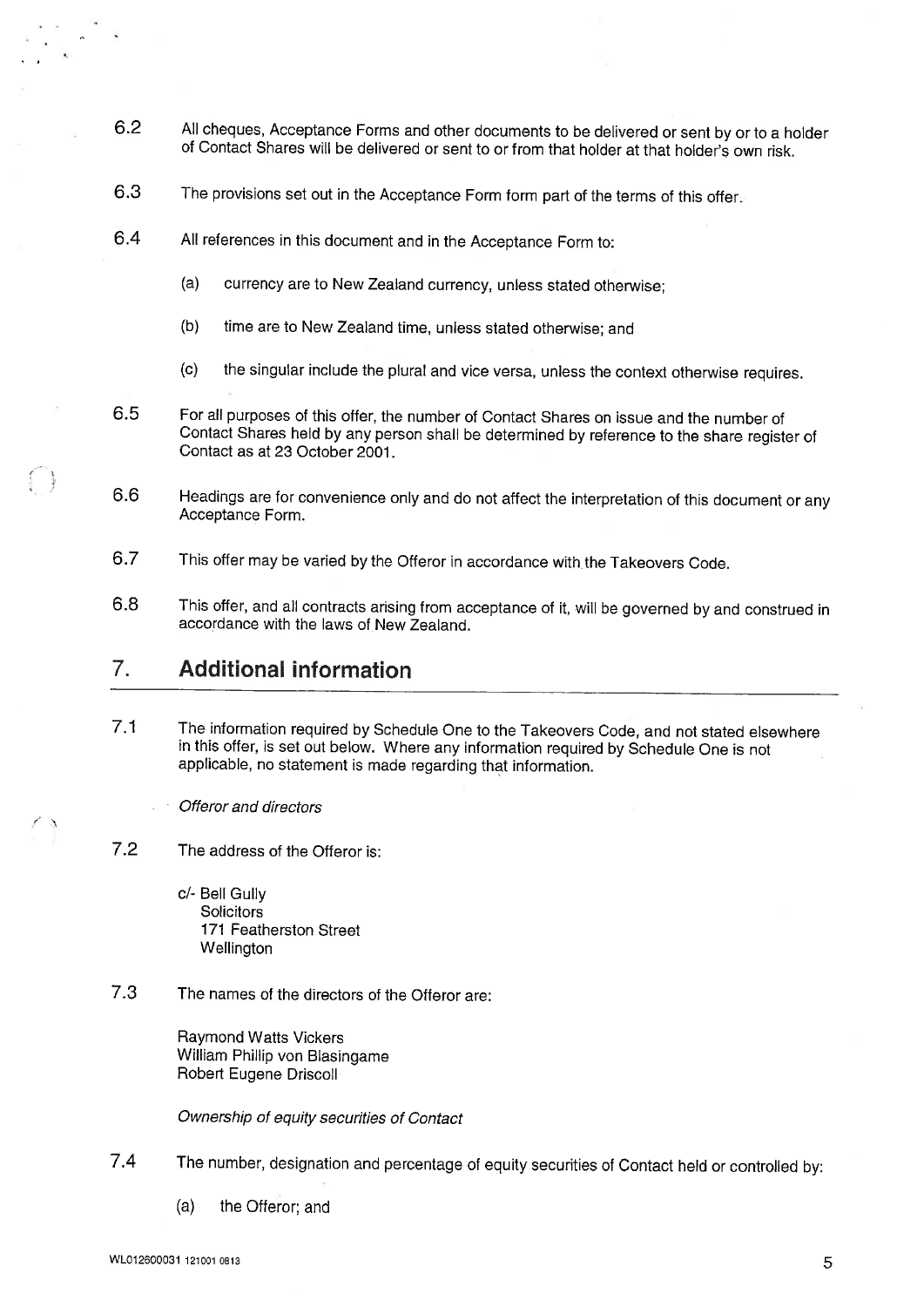- (b) any related company of the Offeror; and
- (c) any person acting jointly or in concert with the Offeror; and
- (d) any director of any of the persons described in paragraphs (a) to (c); and
- (e) any other person holding or controlling more than 5% of the Contact Shares, if within the knowledge of the Offeror,

are as follows:

| <b>Name</b>                               | Number of<br>equity<br>securities held<br>or controlled | Type of equity<br>security | Percentage of<br>total number of<br>equity<br>securities<br>(including those<br>held by Contact as<br>treasury stock) |
|-------------------------------------------|---------------------------------------------------------|----------------------------|-----------------------------------------------------------------------------------------------------------------------|
| The Offeror                               |                                                         |                            |                                                                                                                       |
| <b>Mission Energy</b><br>Pacific Holdings | 291,769,031                                             | ordinary shares            | 48.31%                                                                                                                |
| Mission Energy<br>Universal<br>Holdings   | 3,600,297                                               | ordinary shares            | 0.59%                                                                                                                 |

7.5 Except as stated in the table above, none of the persons referred to in clause 7.4(a) to (e) hold or control equity securities of Contact.

Trading in Contact equity securities

7.6 The following persons, being persons referred to in clause 7.4(a) to (e) have, during the 6-month period before the date of this offer, acquired or disposed of equity securities of Contact.

| Name                                                | Number of<br>equity<br>securities | <b>Type of equity</b><br>security | <b>Acquisition or</b><br>disposal | Date of<br>transaction | <b>Consideration</b> |
|-----------------------------------------------------|-----------------------------------|-----------------------------------|-----------------------------------|------------------------|----------------------|
| Mission<br><b>Energy Pacific</b><br>Holdings        | 43,056,250                        | ordinary<br>shares                | acquisition                       | 25 May 2001            | \$133,474,375        |
| Mission<br><b>Energy Pacific</b><br><b>Holdings</b> | 2,700,000                         | ordinary<br>shares                | acquisition                       | 26 June 2001           | \$8,100,000          |
| <b>Mission</b><br>Energy<br>Universal<br>Holdings   | 3,300,000                         | ordinary<br>shares                | acquisition                       | 26 June 2001           | \$9,900,000          |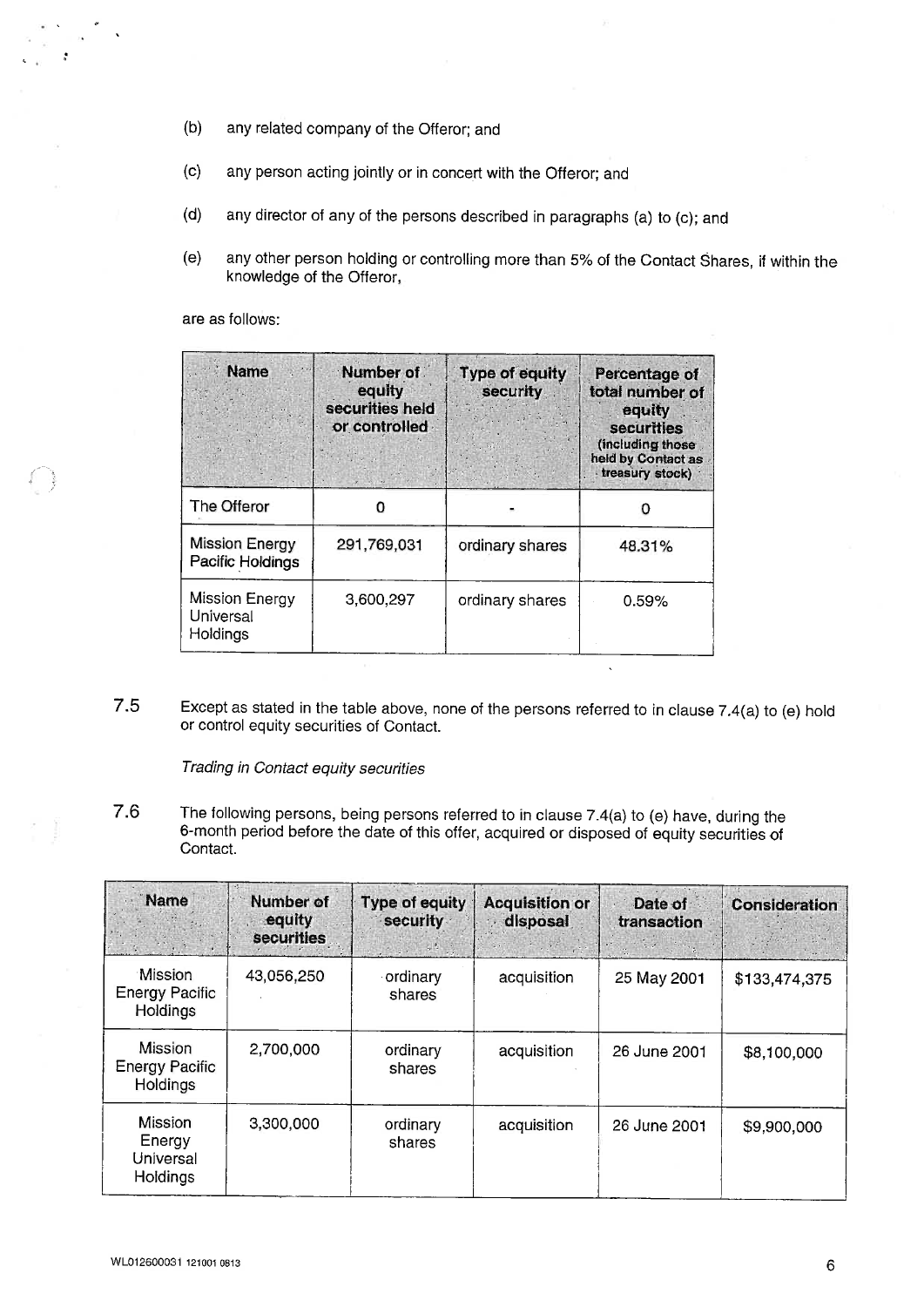| <b>Name</b>                                       | <b>Number of</b><br>equity<br>securities | <b>Type of equity</b><br>security | <b>Acquisition or</b><br>disposal | Date of<br>transaction | <b>Consideration</b> |
|---------------------------------------------------|------------------------------------------|-----------------------------------|-----------------------------------|------------------------|----------------------|
| Mission<br>Energy<br>Universal<br><b>Holdings</b> | 300,297                                  | ordinary<br>shares                | acquisition                       | 29 June 2001           | \$900,590.70         |

Arrangements to pay consideration

7.7 The Offeror confirms that resources will be available to it sufficient to meet the consideration to be provided on full acceptance of this offer and to pay any debts incurred in connection with this offer (including the debts arising under Rule 49 of the Takeovers Code).

#### Financial assistance

7.8 The Offeror intends that, following the acquisition of Contact Shares under this offer and the compulsory acquisition of any outstanding Contact Shares under the Takeovers Code, Contact will provide credit support to banks and financiers who finance this offer.

Market acquisitions of securities

7.9 None of the Offeror, any related company of the Offeror, any person acting jointly or in concert with the Offeror, or any of the directors of them intends to acquire, under Rule 36 of the Takeovers Code, equity securities of Contact otherwise than under this offer

#### **Certificate**

P

7.10 To the best of our knowledge and belief, after making proper enquiry, the information contained in this offer document is, in all material respects, true and correct and not misleading, whether by omission of any information or otherwise, and includes all the information required to be disclosed by the Offeror under the Takeovers Code.

> Raymond W. Vickers **Director**

William P. von Blasingame **Director** 

Robert E. Driscoll **Director**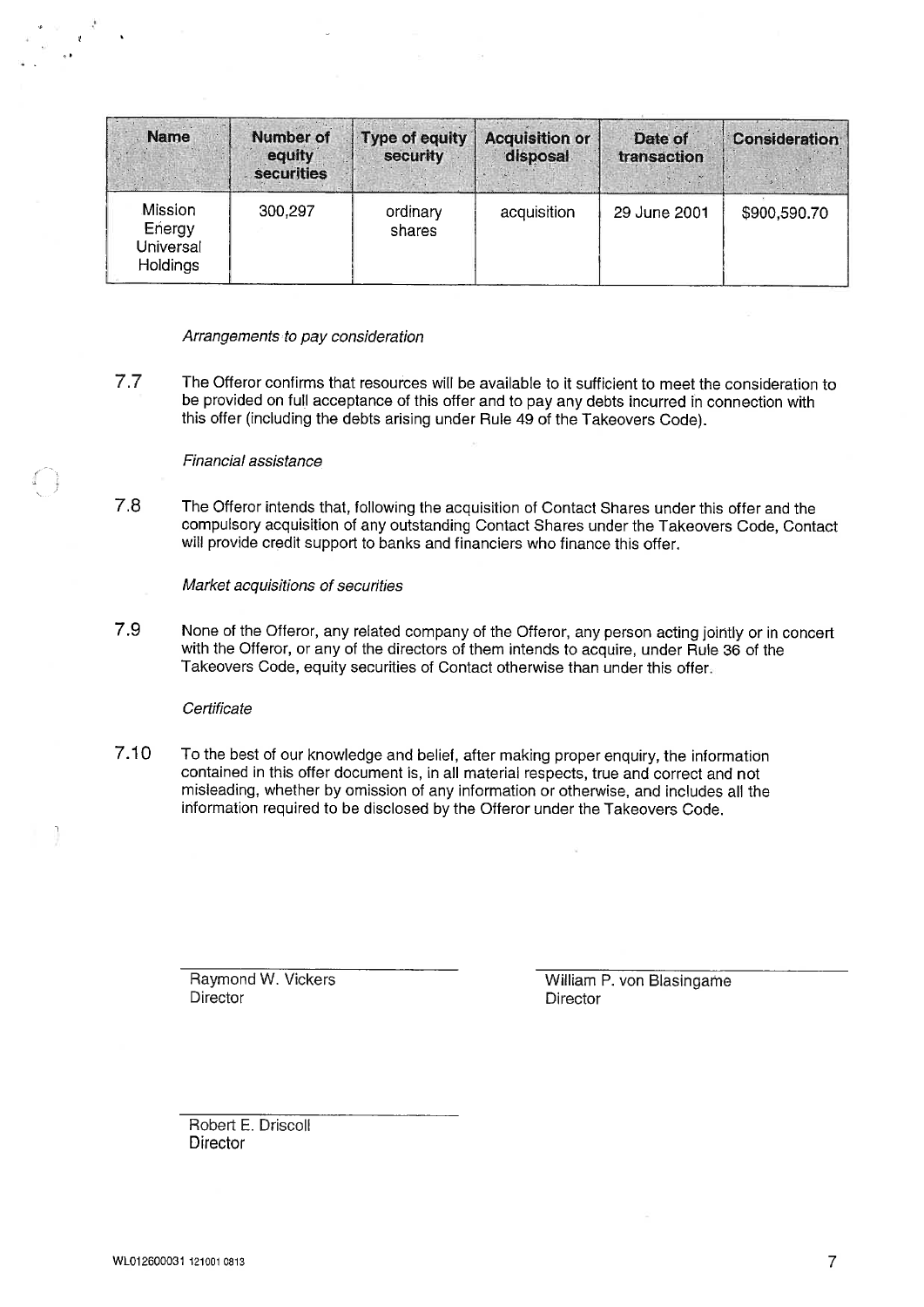### ACCEPTANCE AND TRANSFER FORM

### MISSION ENERGY FIVE STAR HOLDINGS (the Buyer)

### OFFER FOR SHARES IN CONTACT ENERGY LIMITED ("Contact")

| Shareholder/Seller (the Seller): |  |
|----------------------------------|--|
| Address:                         |  |
| Number of shares currently held: |  |

By signing this form the Seller hereby:

- (a) irrevocably,
	- (i) accepts the offer of the Buyer dated 2001, for the number of Contact shares set out in the box above together with all other Contact shares issued to or acquired by the Seller after 23 October 2001 and held by the Seller (Contact Shares); and
	- (ii) transfers all those Contact Shares to the Buyer, subject to the terms and conditions of the offer;
- (b) gives the indemnity below in favour of Contact and the Buyer, and appoints the Buyer as the attorney of the Seller; and
- (c) undertakes that:
	- (i) it is the registered holder(s) of the Contact Shares referred to in paragraph (a) above; and
	- (ii) it has not mortgaged, pledged, encumbered, transferred or otherwise dealt with the Contact Shares and no other person holds any interest in the Contact Shares and they are its property absolutely

The Seller hereby authorises the Buyer to use the Seller's FIN (as set out below) to transfer the shares to the Buyer.

FIN Number (if known) Dated and signed the <u>exameded</u> day of ... The day of ... **2001** 

| FOR AN INDIVIDUAL OR ATTORNEY | FOR A COMPANY           |
|-------------------------------|-------------------------|
| Your signature(s):            | Your signature(s):      |
|                               |                         |
| Witness' signature:           | Witness' signature:     |
| Witness' Name:                | Witness' Name:          |
| Occupation:                   | Occupation:             |
| Town/City of Residence:       | Town/City of Residence: |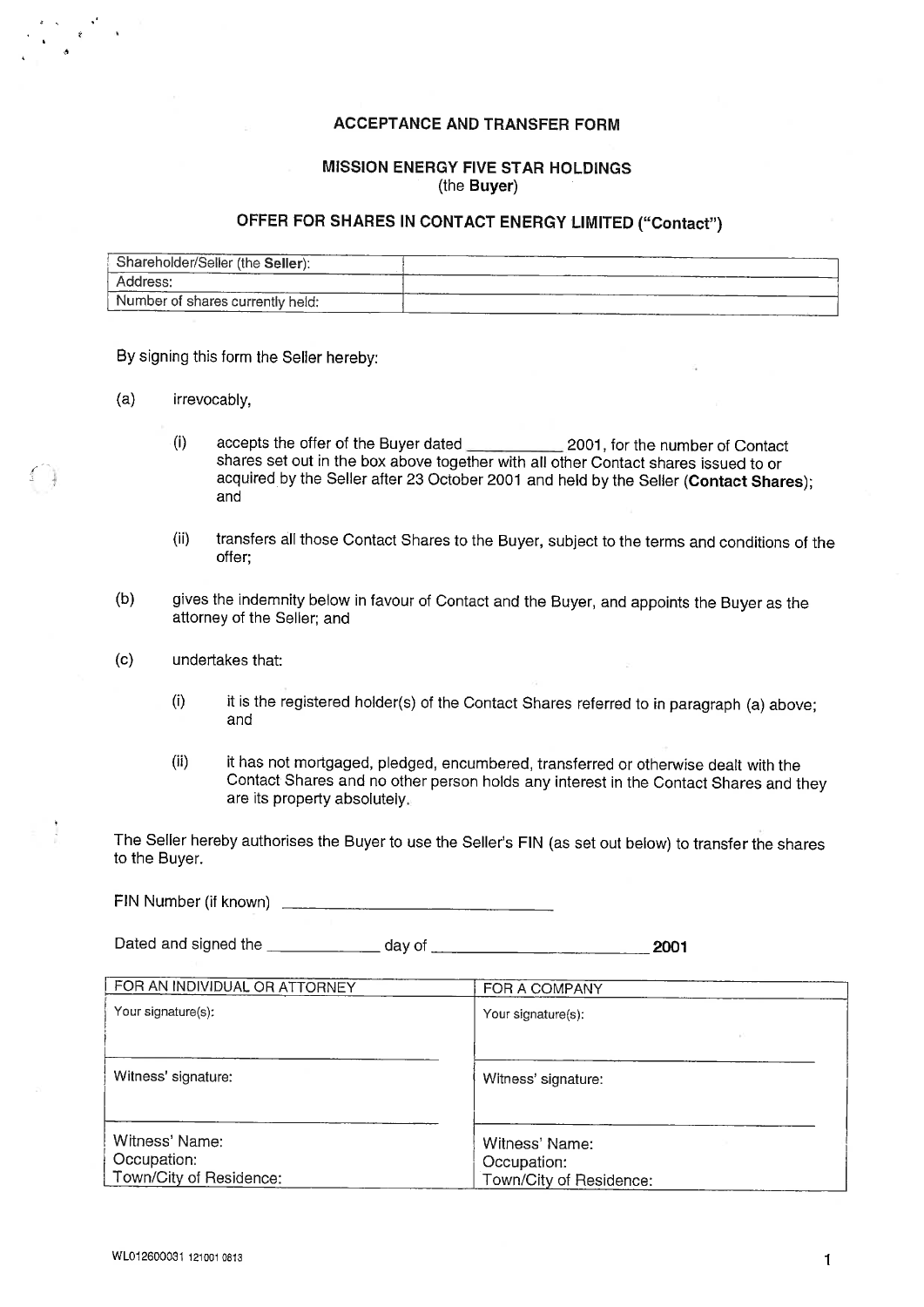#### BY SIGNING THIS FORM, THE SELLER:

- 1. hereby declares that if the FIN in respect of the Contact Shares referred to above is not also shown above:
	- (a) the Seller is the holder of such shares, and has made a proper search for the FIN and has been unable to locate it; and
	- (b) the Seller will indemnify Contact, the Buyer and its agent Computershare Registry Services Limited and their related companies against any costs, loss or damage arising out of any failure to produce the FIN or the transfer of such Contact Shares being registered by Contact without production of the FIN; and
- 2. hereby enters into a Power of Attorney in favour of the Buyer as follows:

As from the time of the offer being declared unconditional, 1/we irrevocably authorise and appoint the Buyer (with power of substitution by the Buyer in favour of such person(s) as the Buyer may appoint to act on its behalf) as my/our attorney and agent to act for me/us and to do all matters of any kind or nature whatsoever in respect of or pertaining to the Contact Shares referred to above) and all rights and benefits attaching to them as the Buyer may think proper and expedient and which 1/we could lawfully do or cause to be done if personally acting, including the transfer of shares to any person or persons whatsoever, the appointment of a proxy or proxies for any meeting of the shareholders of Contact, attendance in person at, and voting at, such meeting, application to any court whatsoever and execution of all documents in my/our name(s) which the Buyer may consider necessary for all or any of the foregoing purposes.

#### **NOTES**

#### 1. TO ACCEPT THE OFFER

- (i) If you know it, write your FIN number in the space provided on the front of the form.
- (ii) Insert the date of signing in the space provided.
- (iii) Sign this form where marked "Your Signature(s)" and have your signature witnessed. Any person (including your husband, wife or partner) may witness your signature and must add his or her occupation and address in the space provided. Companies must sign where marked "For A Company" in accordance with the Companies Act 1993 or other applicable law.
- (iv) If the Contact Shares are registered in the names of joint holders, all holders must sign the form.
- 2. SHARES HELD BY NOMINEES: If your Contact Shares are held through a nominee, advise your nominee that you wish to sell all your Contact Shares and instruct it to complete, sign and return this form to the Buyer in accordance with the instructions contained in it.
- 3. POWER OF ATTORNEY; If the form is signed under a power of attorney, a copy of the relevant power of attorney must be submitted with the form, and the certificate printed below must be completed by the party holding the Power of Attorney.
- 4. ON COMPLETION: Either mail, deliver or fax this form (and a copy of any relevant power of attorney) as provided for below as soon as possible, but in any event so as to be received or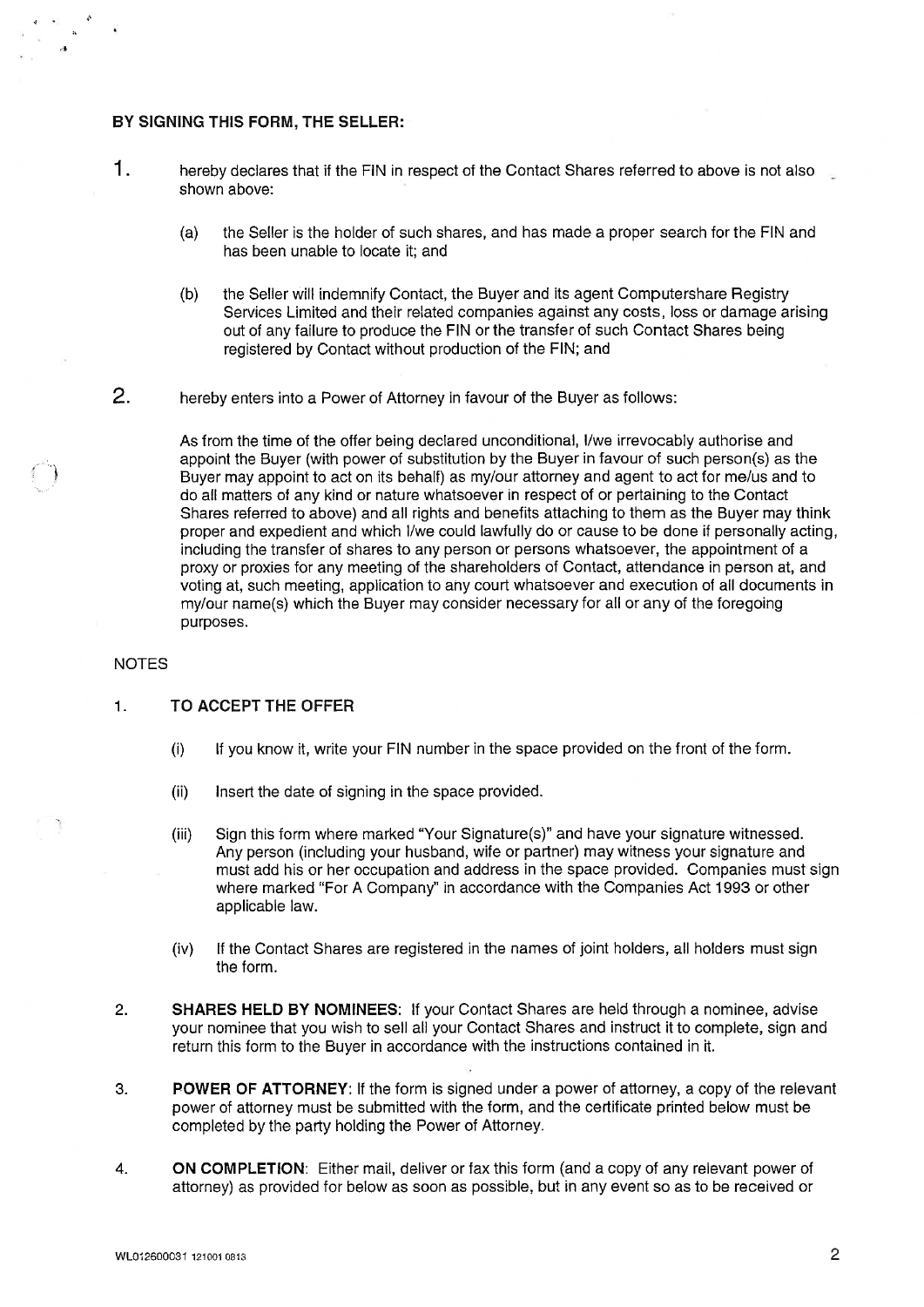post-marked by not later than 11:59 p.m. on 30 November 2001, or if the closing time of the offer is extended, by the extended closing time.

#### Shareholders resident outside New Zealand are encouraged to return the acceptance form by fax.

- (a) MAIL: Place the signed acceptance form in the reply-paid envelope and send by post.
- (b) DELIVER: Deliver the signed acceptance form to the Buyer C/- Computershare Registry Services Limited at the following address:

Mission Energy Five Star Holdings C/- Computershare Registry Services Limited Level 2 159 Hurstmere Road Takapuna Auckland New Zealand

#### NOTE: These offices are only open on weekdays during normal business hours.

FAX: Fax the signed acceptance form to the Buyer C/- Computershare Registry Services Limited on (+64 9) 522 0058 and the Seller must then either:

- 1. post the original signed acceptance form in the enclosed reply-paid envelope to the Buyer C/- Computershare Registry Services Limited; or
- 2. deliver it to the Buyer at the address set out in (b) above;

as soon as possible after faxing the acceptance form. However, as long as the faxed acceptance form has been received by the Buyer by the closing time of the offer, that acceptance will remain valid notwithstanding that the original is not received until after that time.

- 6. PREVIOUS SALE: If you have sold all your Contact Shares, you should immediately hand this form, together with the offer document, to the purchaser or to the member of the New Zealand Stock Exchange or other agent through whom the sale was made, to be passed to the purchaser.
- 7. INTERPRETATION: In this form references to the singular shall include the plural.

IF YOU ARE IN ANY DOUBT ABOUT THE PROCEDURE FOR ACCEPTANCE PLEASE TELEPHONE COMPUTERSHARE REGISTRY SERVICES LIMITED ON 09 522 0022 FOR DOMESTIC NEW ZEALAND CALLERS OR +64 9 522 0022 FOR INTERNATIONAL CALLERS OR CALL 0800 651 651

 $\cdot$